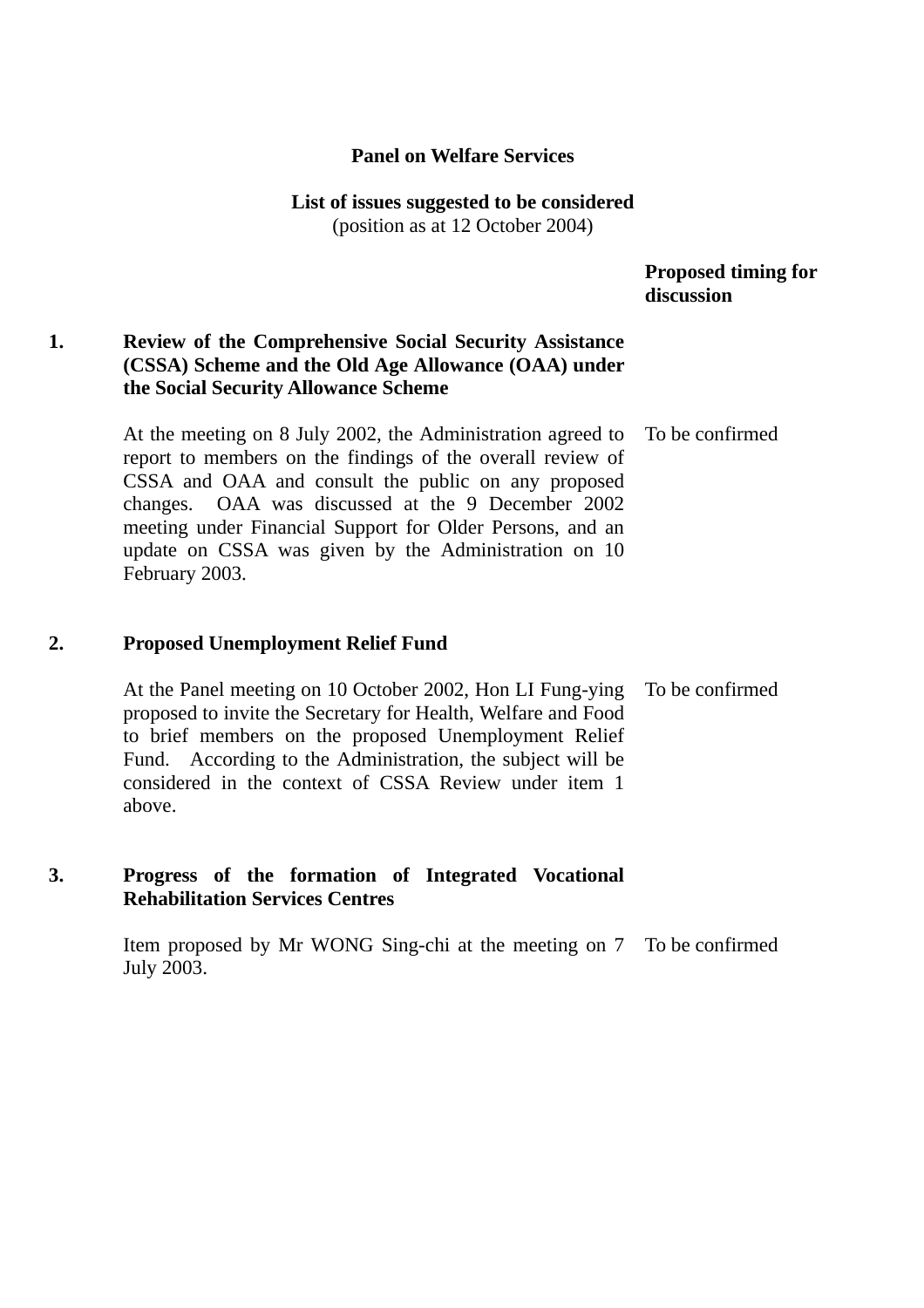## **4. Report of the Subcommittee on Guardianship and Custody of the Law Reform Commission (LRC)**

At the meeting held on 11 March 2002, members agreed that the Administration should brief the Panel on the above report when it became available. To be confirmed

## **5. Study on the perceptions and experiences of discrimination of people with mental illness in Hong Kong**

The above study was jointly conducted by the Equal Opportunities Commission, the Department of Psychiatry of The Chinese University of Hong Kong and the Department of Social Work of the Hong Kong Baptist University. Three relevant papers on the study were issued to the Panel on Home Affairs, and copied to all LegCo Members, on 28 November 2002 vide LC Paper Nos. CB(2)487/02-03(01) to (03). In response to a member's request for discussion, the Panel on Home Affairs agreed at its meeting on 10 January 2003 that since the subject came under the Health, Welfare and Food Bureau, it should be referred to the Panel on Welfare Services for follow-up action. Responses to the points raised in the study report being collated from relevant government bureau/departments and the HA. To be confirmed

### **6. Subsidy arrangements for residential care services for frail elders**

The Administration undertook to consult members on the finalised Fee Assistance Scheme for residential care services for frail elders, taking into account the suggestion of establishing a separate financial assistance scheme for elders and other views expressed by members on the matter on 12 May 2003. To be confirmed

## **7. Portable CSSA Scheme**

Item proposed by Hon CHAN Yuen-han and Hon CHOY So-yuk. In particular, Miss CHOY proposed to expand the coverage of the Portable CSSA Scheme to Fukien Province and other provinces and relaxing the permissible limits of absence from Hong Kong. To be confirmed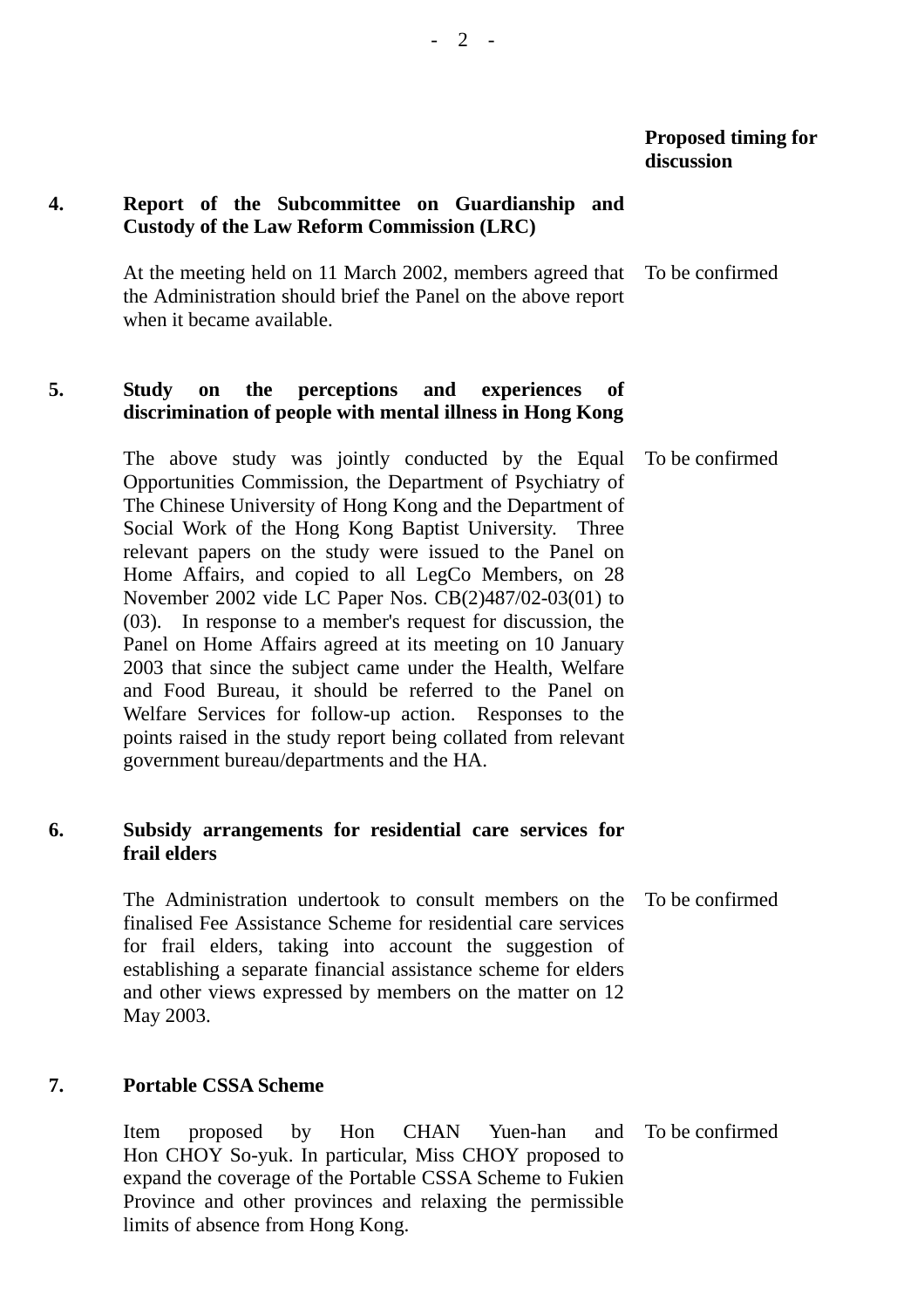## **8. Evaluation of the re-engineered community support services for elders**

Item proposed by Hon CHAN Yuen-han. To be confirmed

### **9. Measures to help single parents on CSSA to achieve self-reliance**

At the meeting on 9 February 2004, the Administration agreed to revert to the Panel improvement measures to help single parents achieve self-reliance, upon completion of the review on the entire issue of single parents on CSSA. To be confirmed

## **10. Social welfare planning mechanism, subvention system for the welfare sector and efficiency savings with regard to the welfare sector in the period from 2005-06 to 2008-09**

At the meeting on 8 March 2004, the Administration was requested to brief members in June 2004 on the progress made for implementing the 0-0-X funding proposal for the welfare sector and the development of a blueprint for the social welfare policies, and to respond to the Hong Kong Council of Social Service's requests for reviewing the Lump Sum Grant subvention system, in particular the aspect relating to funding of personal emoluments. To be confirmed

## **11. Operation of the SARS Trust Fund**

At the meeting on 10 May 2004, the Administration agreed to revert to the Panel operation of the SARS Trust Fund, in response to a series of complaint lodged by a deputation with Duty Roster Members. To be confirmed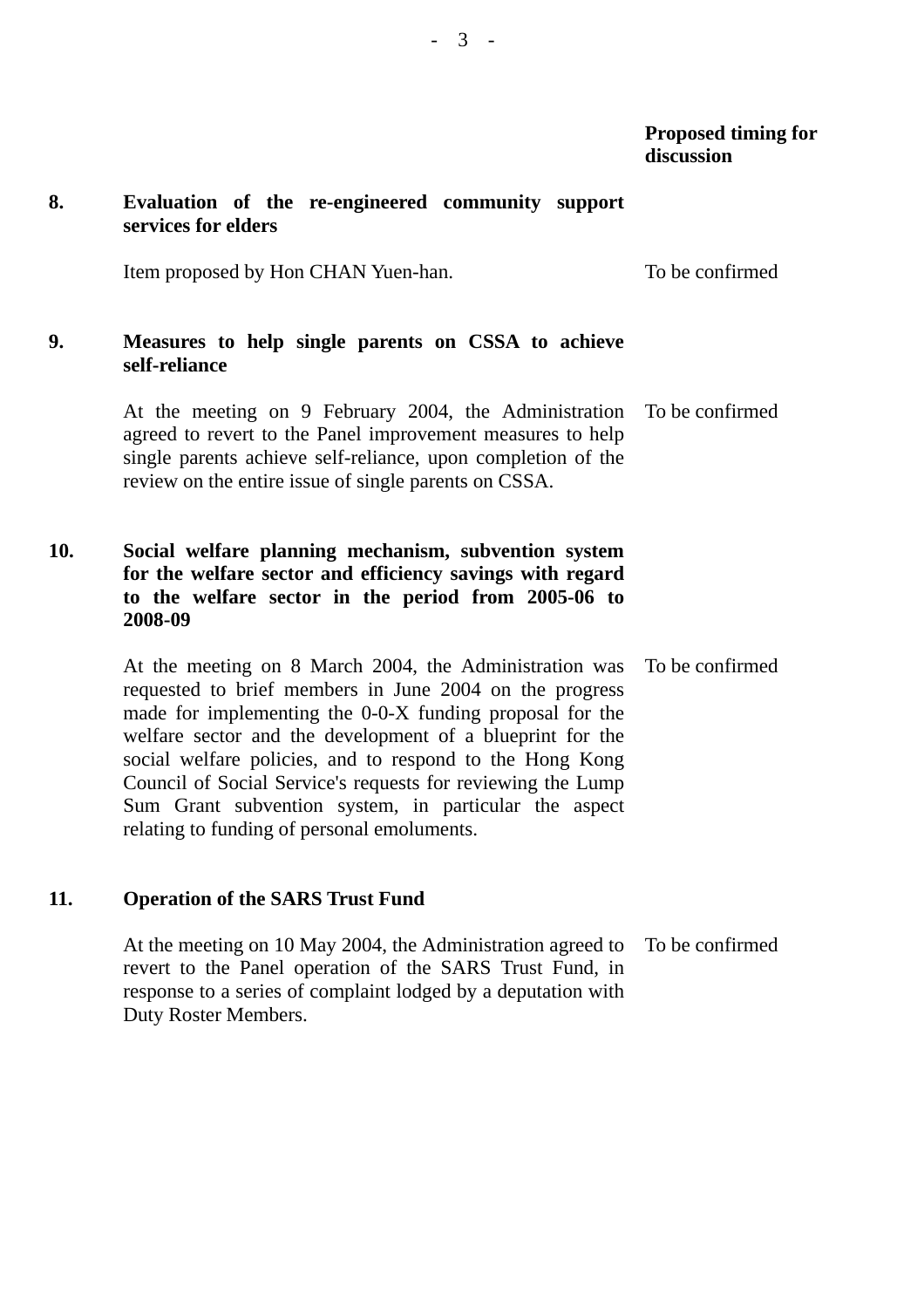#### **12. Support for vulnerable elders**

At the meeting on 10 May 2004, members agreed that should the Panel decide to hold a meeting in July 2004, consideration should be given to further discussing support for vulnerable elders. The discussion should also include the impact of the re-engineering of family services centres/counselling units into Integrated Family Service Centres on support for vulnerable elders. To be confirmed

## **13. Standardized needs assessment tool for admission to residential homes for people with disabilities**

Further to the discussion paper submitted to the Panel at the meeting on 5 January 2004, a progress report was presented at the meeting on 14 June 2004. Members agreed to follow up the progress of the Assessment Tool in the next legislative session. To be confirmed

### **14. Livelihood of women and children living in poverty**

The above item was referred by Duty Roster Members for To be confirmed follow-up by the Panel.

## **15. Arrangements for adoption between Hong Kong and the Mainland**

The above item was referred by the Bills Committee on Adoption (Amendment) Bill 2003 for follow-up by the Panel. To be confirmed

## **16. Provision of community support for South Asians living in Shamshuipo district**

The above item was raised at the meeting between LegCo Members and members of the Shamshuipo District Council held on 10 June 2004 for follow-up by the Panel. To be confirmed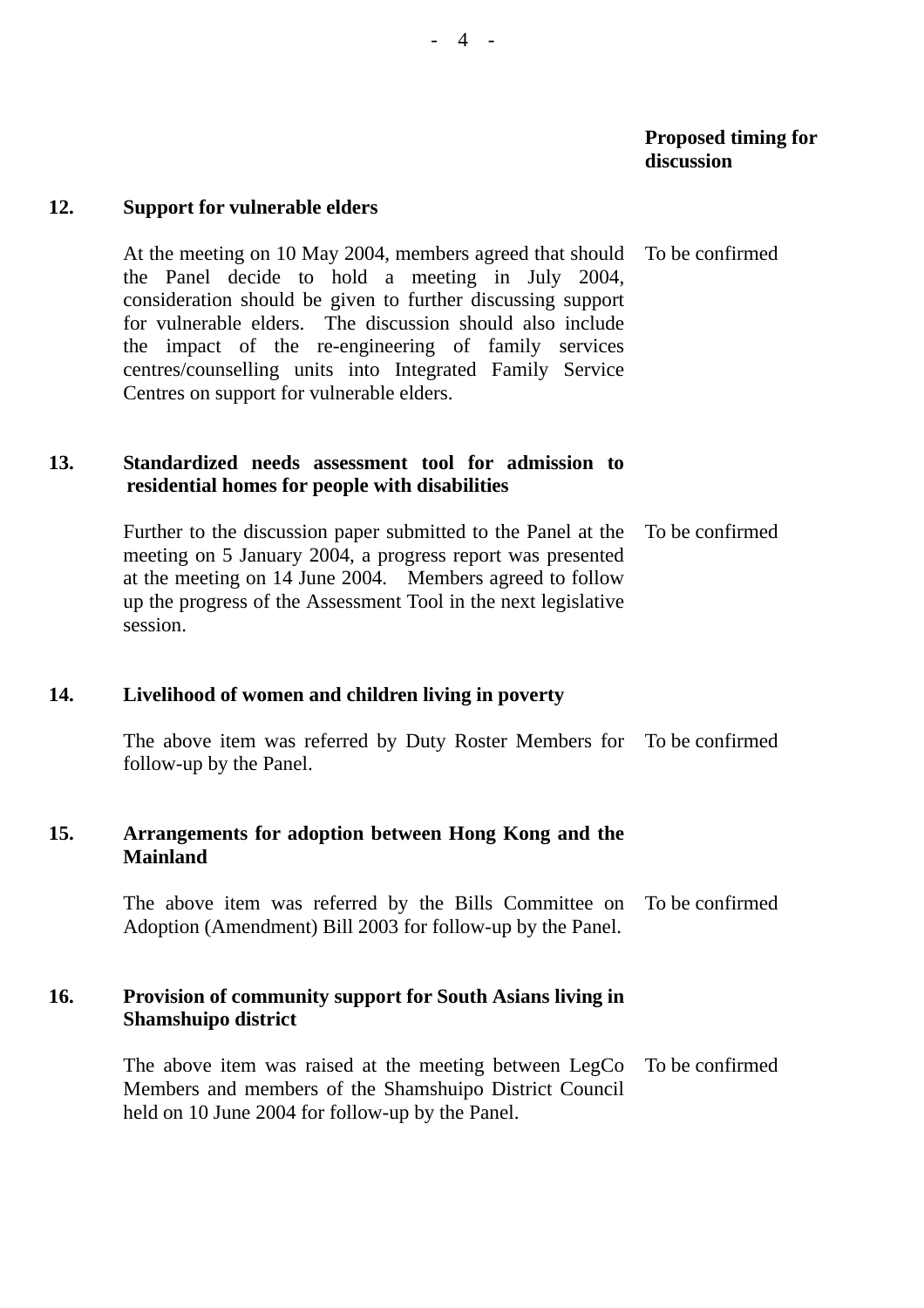## **17. Support and assistance for paralysed patients living in the community**

The above item was discussed by the Panel on two occasions on 10 May 2004 and 19 July 2004. Although members welcome the Administration's plan to grant a Care and Attention (C&A) Allowance of \$4,296 per month to paralysed patients on CSSA to hire a carer even if the patient has a family carer who is available to provide help at home, they consider that the provision would do little to alleviate the burden of the patient as the amount is not sufficient to hire an overseas domestic helper. A member also suggested allowing paralysed patients to receive the C&A Allowance even if they chose to live in the Mainland. Members agreed that the aforesaid issues should be followed up in the next legislative session. To be confirmed

## **18. Charitable fund-raising activities**

The Administration's paper on enhancing the monitoring of charitable fund-raising activities was presented at the meeting on 19 July 2004. Members agreed to follow up the proposal of regulating funding-raising activities by mail in the new term of the Council. To be confirmed

## **19. Strategy and measures to tackle family violence**

The Subcommittee to study issues relating to the strategy and measures to prevent and tackle family violence formed by the Panel proposed a series of recommendations for implementation by the Administration. They are, inter alia, as follows – To be confirmed

- (a) the Domestic Violence Ordinance (Cap. 189) should be amended to better combat family violence;
- (b) legislation against stalking committed by family members should be enacted;
- (c) Social Welfare Department (SWD) should set up its own 24-hour hotline, preferably in each SWD district, to help people facing family violence;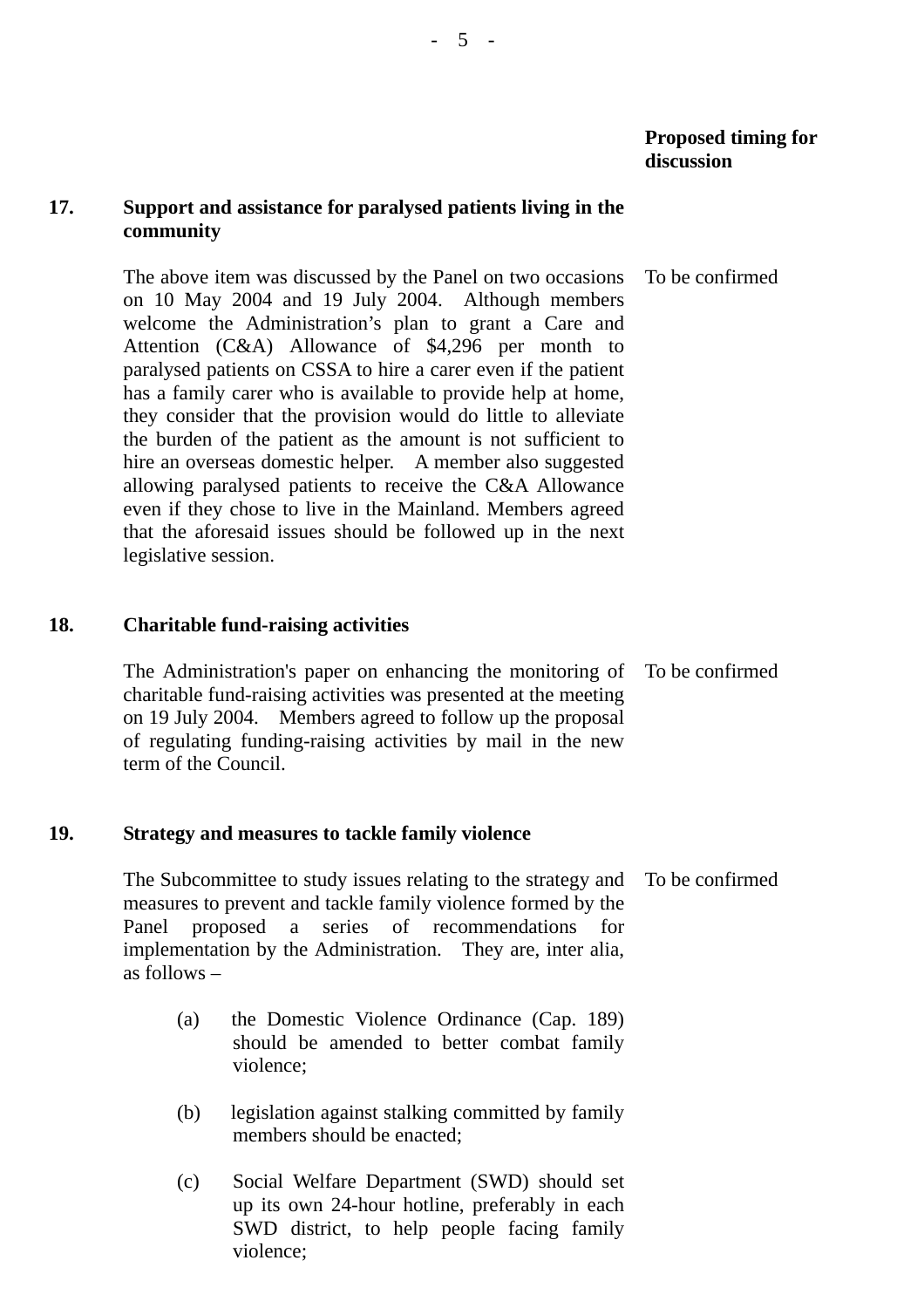- (d) experienced practitioners should be enlisted to provide up-to-date training to workers handling family violence;
- (e) eligibility criteria for providing housing assistance to battered spouse and family members in conflict should be relaxed;
- (f) workload of SWD's Family and Child Protective Services Units should be reviewed, including setting down the maximum number of cases which each unit should handle; and
- (g) appropriateness of having one social worker handling family violence taking up both the investigative and counselling functions should be reviewed.

## **20. Item proposed by the Administration**

## See **Appendix.**

Council Business Division 2 Legislative Council Secretariat 12 October 2004